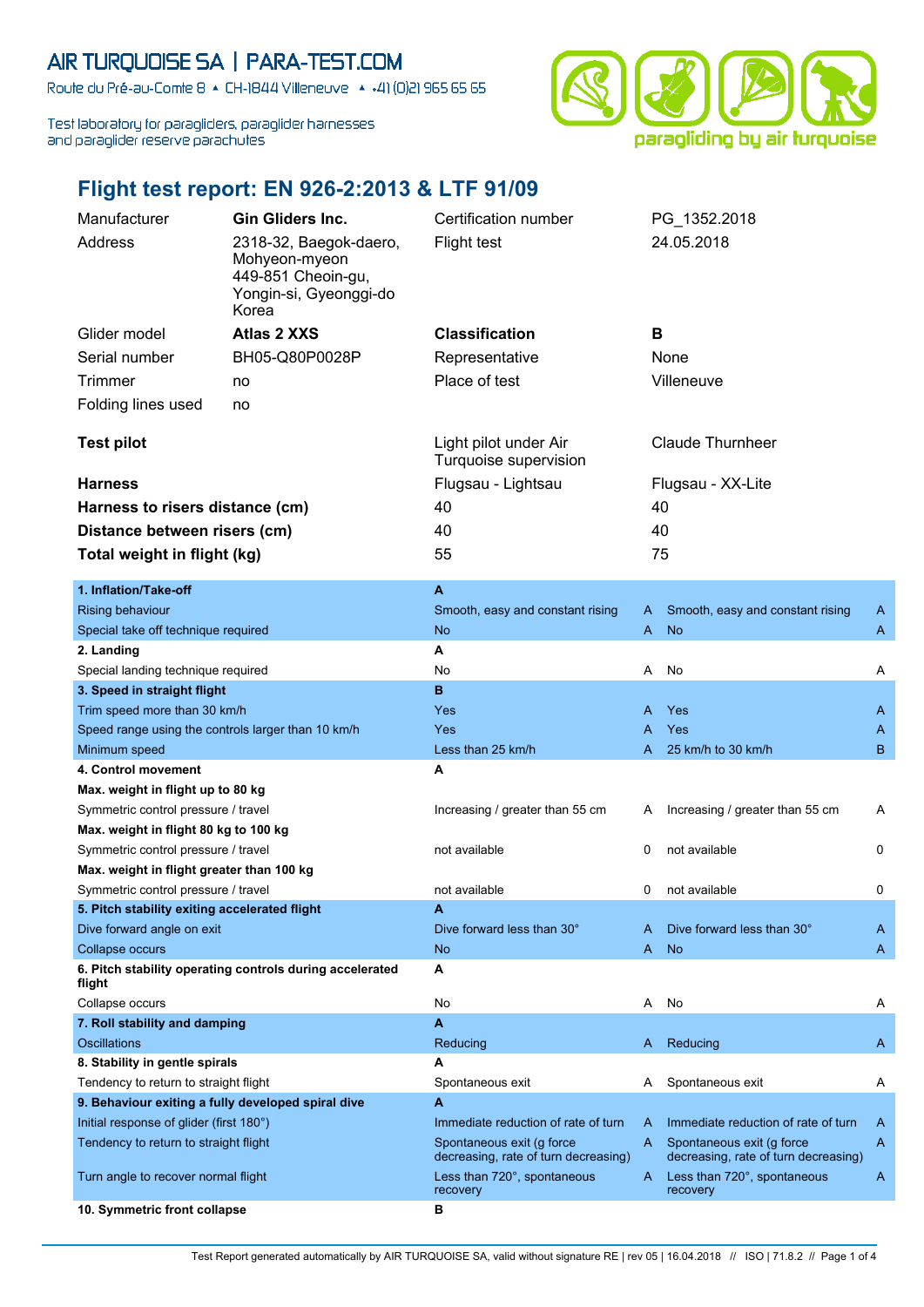| Approximately 30 % chord                                                    |                                                                                     |   |                                                                                     |   |
|-----------------------------------------------------------------------------|-------------------------------------------------------------------------------------|---|-------------------------------------------------------------------------------------|---|
| Entry                                                                       | Rocking back less than 45°                                                          | A | Rocking back less than 45°                                                          | Α |
| Recovery                                                                    | Spontaneous in less than 3 s                                                        | A | Spontaneous in less than 3 s                                                        | Α |
| Dive forward angle on exit Change of course                                 | Dive forward 0° to 30° Keeping<br>course                                            | A | Dive forward 0° to 30° Keeping<br>course                                            | Α |
| Cascade occurs                                                              | No                                                                                  | A | No                                                                                  | Α |
| Folding lines used                                                          | No                                                                                  |   | No                                                                                  |   |
| At least 50% chord                                                          |                                                                                     |   |                                                                                     |   |
| Entry                                                                       | Rocking back less than 45°                                                          | Α | Rocking back less than 45°                                                          | Α |
| Recovery                                                                    | Spontaneous in less than 3 s                                                        | Α | Spontaneous in less than 3 s                                                        | Α |
| Dive forward angle on exit / Change of course                               | Dive forward 0° to 30° / Keeping<br>course                                          | A | Dive forward 0° to 30° / Keeping<br>course                                          | Α |
| Cascade occurs                                                              | No                                                                                  | A | No                                                                                  | Α |
| Folding lines used                                                          | No                                                                                  |   | No                                                                                  |   |
| With accelerator                                                            |                                                                                     |   |                                                                                     |   |
| Entry                                                                       | Rocking back less than 45°                                                          | Α | Rocking back less than 45°                                                          | Α |
| Recovery                                                                    | Spontaneous in 3 s to 5 s                                                           | в | Spontaneous in less than 3 s                                                        | Α |
| Dive forward angle on exit / Change of course                               | Dive forward 0° to 30° / Keeping<br>course                                          | A | Dive forward 30° to 60°/<br>Keeping course                                          | В |
| Cascade occurs                                                              | No                                                                                  | A | No                                                                                  | Α |
| Folding lines used                                                          | No                                                                                  |   | No                                                                                  |   |
| 11. Exiting deep stall (parachutal stall)                                   | A                                                                                   |   |                                                                                     |   |
| Deep stall achieved                                                         | Yes                                                                                 | A | Yes                                                                                 | Α |
| Recovery                                                                    | Spontaneous in less than 3 s                                                        | A | Spontaneous in less than 3 s                                                        | Α |
| Dive forward angle on exit                                                  | Dive forward 0° to 30°                                                              | A | Dive forward 0° to 30°                                                              | Α |
| Change of course                                                            | Changing course less than 45°                                                       | A | Changing course less than 45°                                                       | Α |
| Cascade occurs                                                              | No                                                                                  | A | N <sub>o</sub>                                                                      | A |
| 12. High angle of attack recovery                                           | А                                                                                   |   |                                                                                     |   |
| Recovery                                                                    | Spontaneous in less than 3 s                                                        | A | Spontaneous in less than 3 s                                                        | Α |
| Cascade occurs                                                              | No                                                                                  | Α | No                                                                                  | Α |
| 13. Recovery from a developed full stall                                    | A                                                                                   |   |                                                                                     |   |
| Dive forward angle on exit                                                  | Dive forward 0° to 30°                                                              | A | Dive forward 0° to 30°                                                              | A |
| Collapse                                                                    | No collapse                                                                         | A | No collapse                                                                         | A |
| Cascade occurs (other than collapses)                                       | No                                                                                  | A | N <sub>o</sub>                                                                      | A |
| Rocking back                                                                | Less than 45°                                                                       | A | Less than 45°                                                                       | Α |
| Line tension                                                                | Most lines tight                                                                    | A | Most lines tight                                                                    | Α |
| 14. Asymmetric collapse                                                     | в                                                                                   |   |                                                                                     |   |
| Small asymmetric collapse                                                   |                                                                                     |   |                                                                                     |   |
| Change of course until re-inflation / Maximum dive forward or<br>roll angle | Less than 90° / Dive or roll angle<br>$0^\circ$ to 15 $^\circ$                      | A | Less than 90° / Dive or roll angle<br>$0^\circ$ to 15 $^\circ$                      | Α |
| Re-inflation behaviour                                                      | Spontaneous re-inflation                                                            | A | Spontaneous re-inflation                                                            | A |
| Total change of course                                                      | Less than $360^\circ$                                                               | A | Less than 360°                                                                      | Α |
| Collapse on the opposite side occurs                                        | No (or only a small number of<br>collapsed cells with a spontaneous<br>reinflation) | A | No (or only a small number of<br>collapsed cells with a spontaneous<br>reinflation) | Α |
| <b>Twist occurs</b>                                                         | No                                                                                  | Α | No                                                                                  | Α |
| Cascade occurs                                                              | No                                                                                  | A | No                                                                                  | Α |
| Folding lines used                                                          | No                                                                                  |   | No                                                                                  |   |
| Large asymmetric collapse                                                   |                                                                                     |   |                                                                                     |   |
| Change of course until re-inflation / Maximum dive forward or<br>roll angle | Less than 90° / Dive or roll angle<br>15 $\degree$ to 45 $\degree$                  | A | 90° to 180° / Dive or roll angle<br>15 $^{\circ}$ to 45 $^{\circ}$                  | В |
| Re-inflation behaviour                                                      | Spontaneous re-inflation                                                            | A | Spontaneous re-inflation                                                            | Α |
| Total change of course                                                      | Less than $360^\circ$                                                               | A | Less than 360°                                                                      | Α |
| Collapse on the opposite side occurs                                        | No (or only a small number of<br>collapsed cells with a spontaneous<br>reinflation) | A | No (or only a small number of<br>collapsed cells with a spontaneous<br>reinflation) | Α |
| Twist occurs                                                                | No                                                                                  | Α | No                                                                                  | Α |
| Cascade occurs                                                              | No                                                                                  | A | No                                                                                  | Α |
| Folding lines used                                                          | No                                                                                  |   | No                                                                                  |   |
| Small asymmetric collapse with fully activated accelerator                  |                                                                                     |   |                                                                                     |   |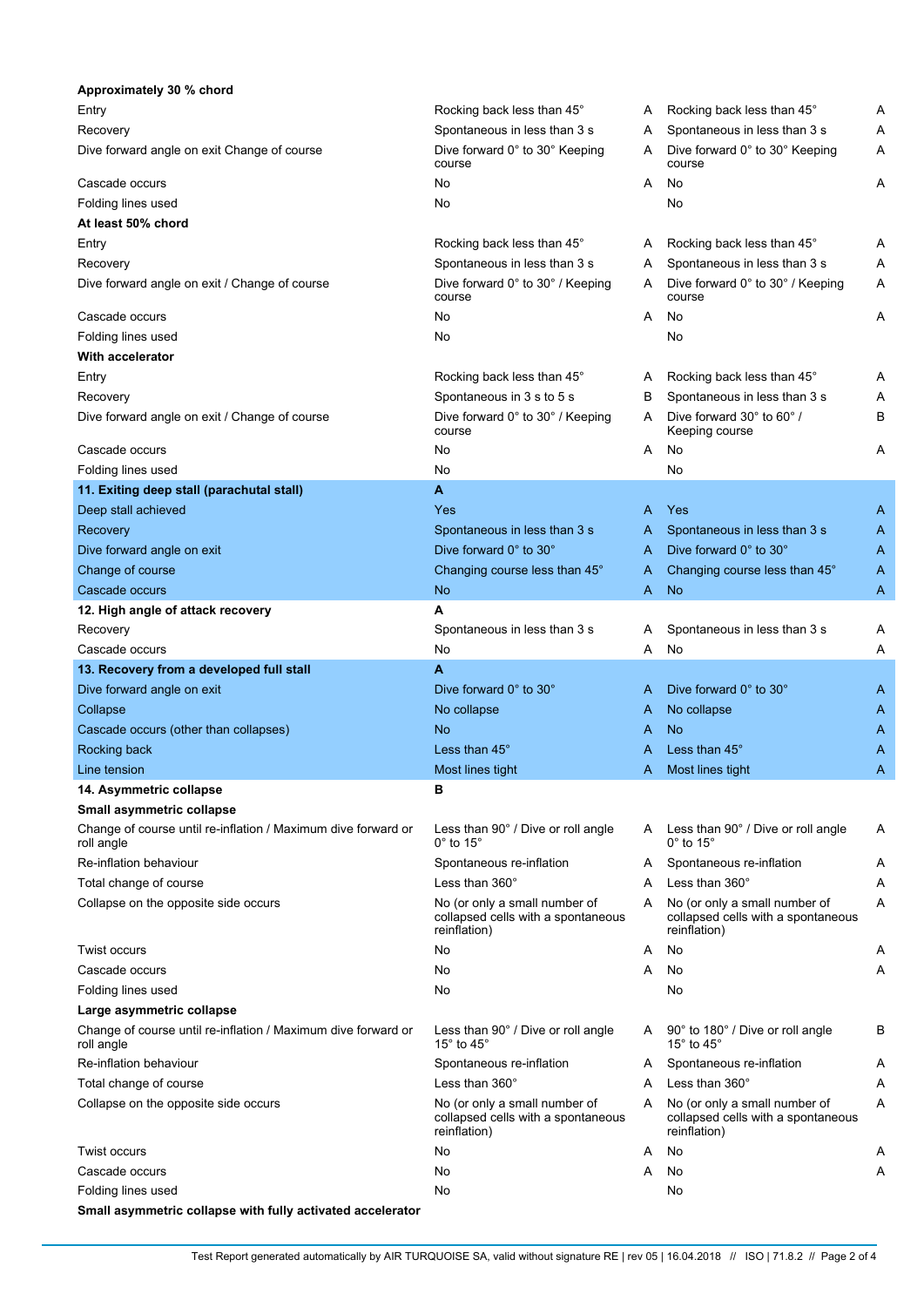| Change of course until re-inflation / Maximum dive forward or<br>roll angle           | Less than 90° / Dive or roll angle<br>$0^\circ$ to 15 $^\circ$                      | A            | Less than 90° / Dive or roll angle<br>15 $^{\circ}$ to 45 $^{\circ}$                | A                   |
|---------------------------------------------------------------------------------------|-------------------------------------------------------------------------------------|--------------|-------------------------------------------------------------------------------------|---------------------|
| Re-inflation behaviour                                                                | Spontaneous re-inflation                                                            | Α            | Spontaneous re-inflation                                                            | A                   |
| Total change of course                                                                | Less than $360^\circ$                                                               | A            | Less than $360^\circ$                                                               | Α                   |
| Collapse on the opposite side occurs                                                  | No (or only a small number of<br>collapsed cells with a spontaneous<br>reinflation) | A            | No (or only a small number of<br>collapsed cells with a spontaneous<br>reinflation) | Α                   |
| <b>Twist occurs</b>                                                                   | No                                                                                  | Α            | No                                                                                  | A                   |
| Cascade occurs                                                                        | No                                                                                  | Α            | No                                                                                  | Α                   |
| Folding lines used                                                                    | No                                                                                  |              | No                                                                                  |                     |
| Large asymmetric collapse with fully activated accelerator                            |                                                                                     |              |                                                                                     |                     |
| Change of course until re-inflation / Maximum dive forward or<br>roll angle           | Less than 90° / Dive or roll angle<br>15 $^{\circ}$ to 45 $^{\circ}$                | A            | 90° to 180° / Dive or roll angle<br>15 $^{\circ}$ to 45 $^{\circ}$                  | В                   |
| Re-inflation behaviour                                                                | Spontaneous re-inflation                                                            | Α            | Spontaneous re-inflation                                                            | A                   |
| Total change of course                                                                | Less than $360^\circ$                                                               | A            | Less than $360^\circ$                                                               | Α                   |
| Collapse on the opposite side occurs                                                  | No (or only a small number of<br>collapsed cells with a spontaneous<br>reinflation) | Α            | No (or only a small number of<br>collapsed cells with a spontaneous<br>reinflation) | Α                   |
| <b>Twist occurs</b>                                                                   | No                                                                                  | A            | No                                                                                  | A                   |
| Cascade occurs                                                                        | No                                                                                  | Α            | No                                                                                  | Α                   |
| Folding lines used                                                                    | No                                                                                  |              | No                                                                                  |                     |
| 15. Directional control with a maintained asymmetric                                  | A                                                                                   |              |                                                                                     |                     |
| collapse                                                                              |                                                                                     |              |                                                                                     |                     |
| Able to keep course                                                                   | Yes                                                                                 | A            | Yes                                                                                 | A                   |
| 180° turn away from the collapsed side possible in 10 s                               | Yes                                                                                 | A            | Yes                                                                                 | A                   |
| Amount of control range between turn and stall or spin                                | More than 50 % of the symmetric<br>control travel                                   | A            | More than 50 % of the symmetric<br>control travel                                   | A                   |
| 16. Trim speed spin tendency                                                          | A                                                                                   |              |                                                                                     |                     |
| Spin occurs                                                                           | No                                                                                  | A            | No.                                                                                 | Α                   |
| 17. Low speed spin tendency                                                           | A                                                                                   |              |                                                                                     |                     |
| Spin occurs                                                                           | <b>No</b>                                                                           | A            | <b>No</b>                                                                           | A                   |
| 18. Recovery from a developed spin                                                    | в                                                                                   |              |                                                                                     |                     |
| Spin rotation angle after release                                                     | Stops spinning in 90° to 180°                                                       | в            | Stops spinning in less than 90°                                                     | A                   |
| Cascade occurs                                                                        | No                                                                                  | Α            | No                                                                                  | Α                   |
| 19. B-line stall                                                                      | A                                                                                   |              |                                                                                     |                     |
| Change of course before release                                                       | Changing course less than 45°                                                       | A            | Changing course less than 45°                                                       | A                   |
| Behaviour before release                                                              | Remains stable with straight span                                                   |              | A Remains stable with straight span                                                 | A                   |
| Recovery                                                                              | Spontaneous in less than 3 s                                                        | $\mathsf{A}$ | Spontaneous in less than 3 s                                                        | $\overline{A}$      |
| Dive forward angle on exit                                                            | Dive forward 0° to 30°                                                              | A            | Dive forward 0° to 30°                                                              | A                   |
| Cascade occurs                                                                        | No                                                                                  | A            | <b>No</b>                                                                           | A                   |
| 20. Big ears                                                                          | в                                                                                   |              |                                                                                     |                     |
| Entry procedure                                                                       | Dedicated controls                                                                  | Α            | Dedicated controls                                                                  | A                   |
| Behaviour during big ears                                                             | Stable flight                                                                       | Α            | Stable flight                                                                       | Α                   |
| Recovery                                                                              | Spontaneous in 3 s to 5 s                                                           | в            | Spontaneous in less than 3 s                                                        | Α                   |
| Dive forward angle on exit                                                            | Dive forward 0° to 30°                                                              | А            | Dive forward 0° to 30°                                                              | Α                   |
| 21. Big ears in accelerated flight                                                    | в                                                                                   |              |                                                                                     |                     |
| Entry procedure                                                                       | Dedicated controls                                                                  | A            | Dedicated controls                                                                  | A                   |
| Behaviour during big ears<br>Recovery                                                 | Stable flight<br>Recovery through pilot action in                                   | A<br>в       | Stable flight<br>Spontaneous in less than 3 s                                       | A<br>$\overline{A}$ |
| Dive forward angle on exit                                                            | less than a further 3 s<br>Dive forward 0° to 30°                                   | A            | Dive forward 0° to 30°                                                              | A                   |
| Behaviour immediately after releasing the accelerator while<br>maintaining big ears   | Stable flight                                                                       | A            | Stable flight                                                                       | A                   |
| 22. Alternative means of directional control                                          | A                                                                                   |              |                                                                                     |                     |
| 180° turn achievable in 20 s                                                          | Yes                                                                                 | A            | Yes                                                                                 | A                   |
| Stall or spin occurs                                                                  | No                                                                                  | A            | No                                                                                  | A                   |
| 23. Any other flight procedure and/or configuration<br>described in the user's manual | $\mathbf{0}$                                                                        |              |                                                                                     |                     |
| Procedure works as described                                                          | not available                                                                       | 0            | not available                                                                       | $\mathbf 0$         |
| Procedure suitable for novice pilots                                                  | not available                                                                       | 0            | not available                                                                       | 0                   |
| Cascade occurs                                                                        | not available                                                                       | 0            | not available                                                                       | $\mathbf{0}$        |
|                                                                                       |                                                                                     |              |                                                                                     |                     |

Test Report generated automatically by AIR TURQUOISE SA, valid without signature RE | rev 05 | 16.04.2018 // ISO | 71.8.2 // Page 3 of 4